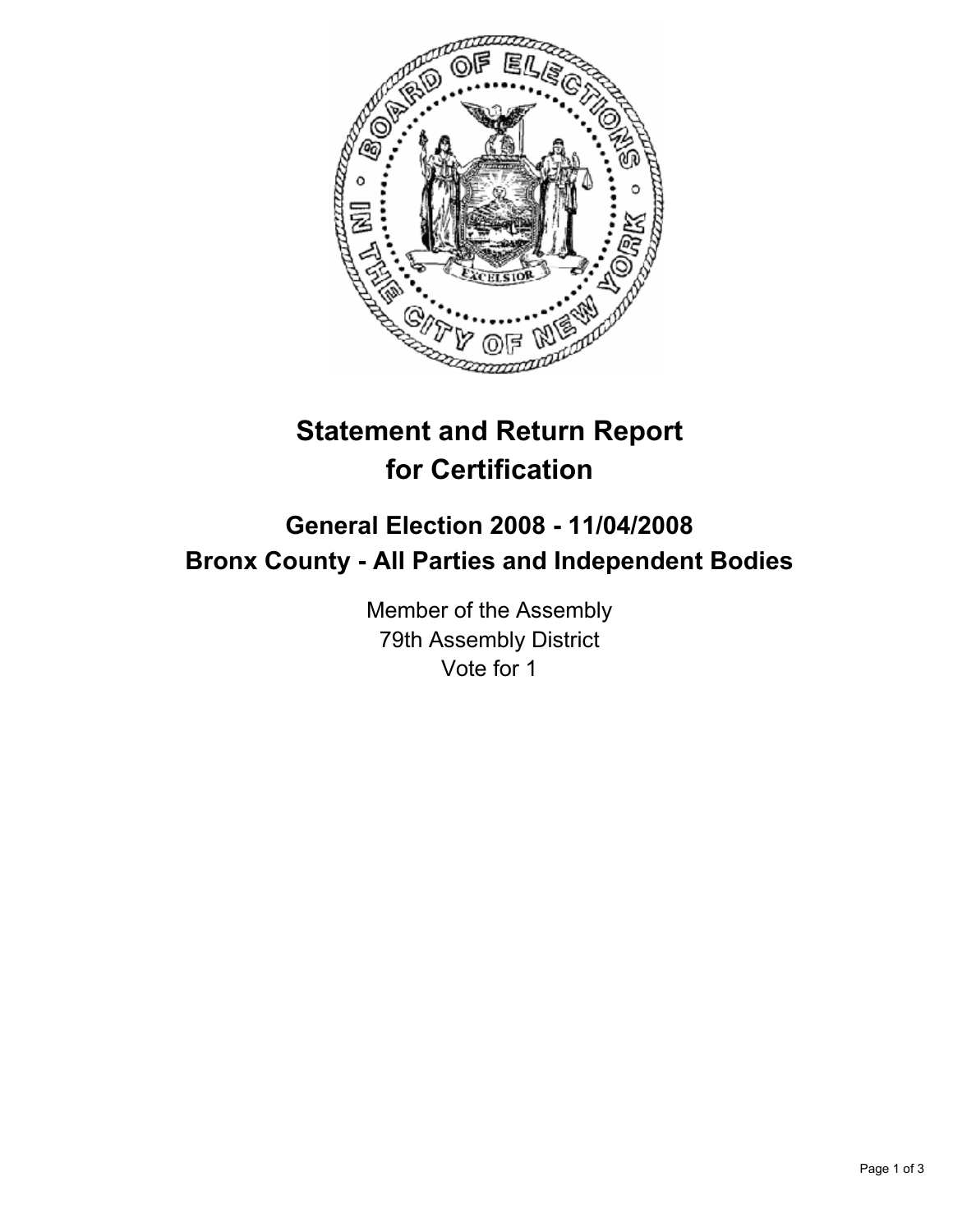

### **Assembly District 79**

| PUBLIC COUNTER                        | 34,618 |
|---------------------------------------|--------|
| <b>EMERGENCY</b>                      | 171    |
| ABSENTEE/MILITARY                     | 521    |
| AFFIDAVIT                             | 2,047  |
| <b>Total Ballots</b>                  | 37,432 |
| MICHAEL A BENJAMIN (DEMOCRATIC)       | 25,303 |
| SIGFREDO GONZALEZ (CONSERVATIVE)      | 364    |
| MICHAEL A BENJAMIN (WORKING FAMILIES) | 780    |
| <b>Total Votes</b>                    | 26,447 |
| Unrecorded                            | 10.985 |